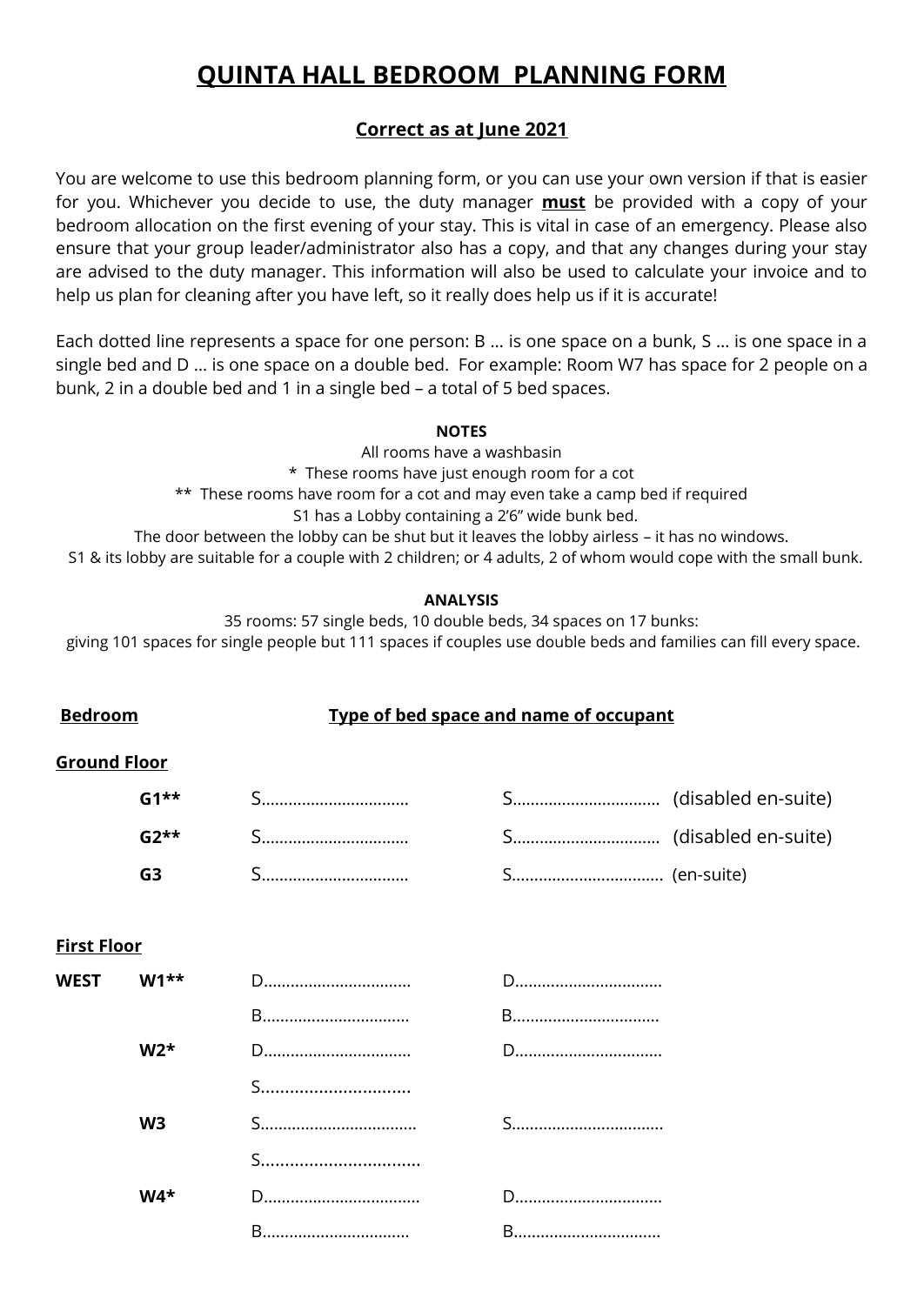| W <sub>5</sub> | B | B |
|----------------|---|---|
| $W6*$          | D | D |
|                | B | B |
| $W7**$         | D | D |
|                | B | B |
|                |   |   |
| $W8*$          |   | B |
|                |   |   |
| $W9*$          | S |   |
| $W10*$         | S |   |

| SOUTH S1* |          |   |   |
|-----------|----------|---|---|
|           | S1 lobby |   | B |
|           | S2       |   | D |
|           |          | S |   |
|           | $53**$   |   | D |
|           |          | S |   |
|           | S4       | S | S |
|           | $S5***$  |   | D |
|           |          |   | B |

| NORTH N1* |              |   |
|-----------|--------------|---|
|           | $N2^{\star}$ |   |
|           |              | B |
|           | $N3*$        | S |
|           |              | B |
|           | <b>N4</b>    |   |
|           | N5           | D |